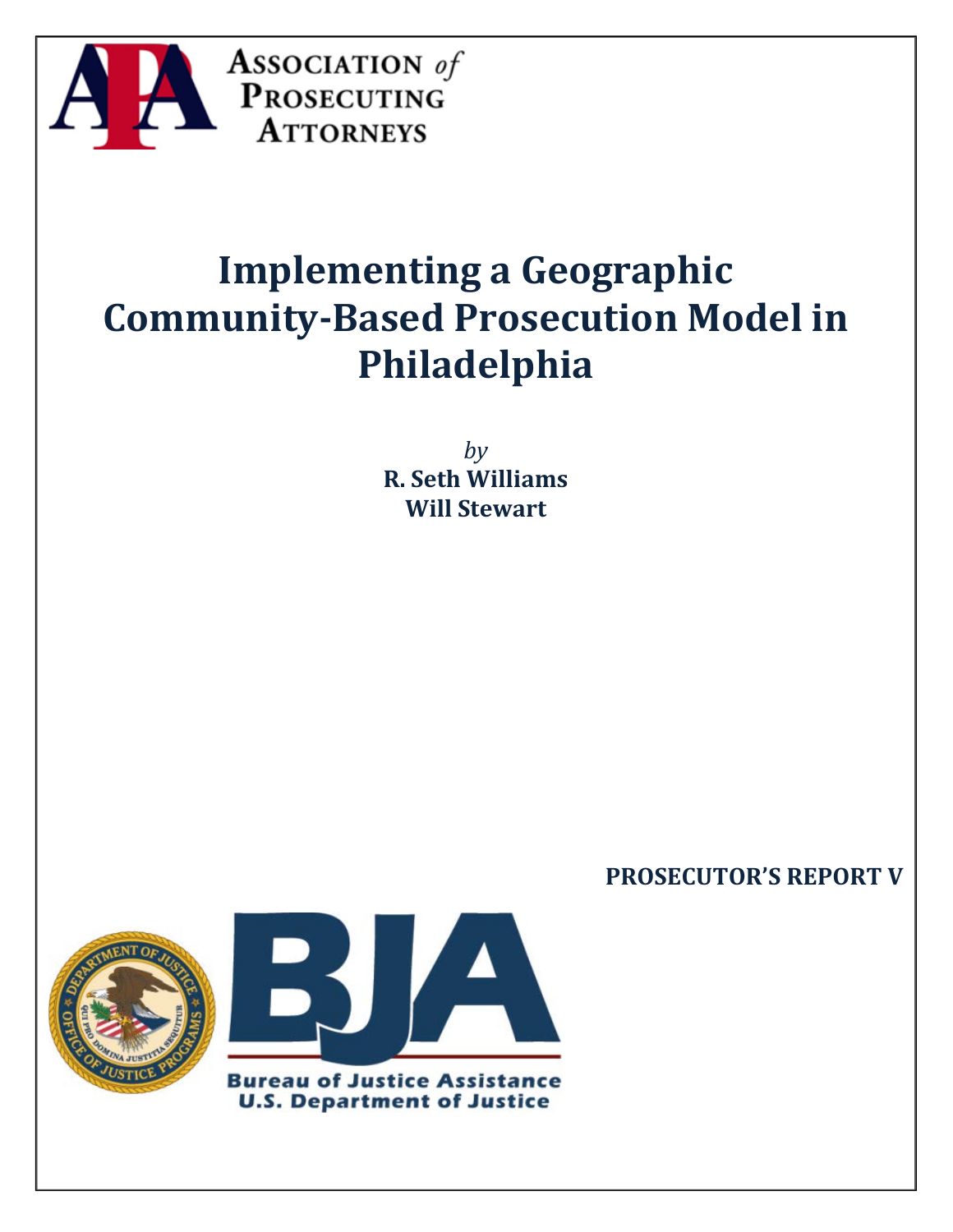

**Hon. John T. Chisholm** *Chairman & Milwaukee County District Attorney*

**David LaBahn Steven Jansen** *President, CEO Vice-President, COO*

© 2013 by the Association of Prosecuting Attorneys

All rights reserved. No part of the publication may be reproduced in any manner without written permission. This project was supported by Grant No. 2011-DP-BX-K051 awarded by the Bureau of Justice Assistance. The Bureau of Justice Assistance is a component of the Office of Justice Programs, which also includes the Bureau of Justice Statistics, the National Institute of Justice, the Office of Juvenile Justice and Delinquency Prevention, the Office for Victims of Crime, and the Office of Sex Offender Sentencing, Monitoring, Apprehending, Registering, and Tracking. Points of view or opinions in this document are those of the author and do not necessarily represent the official position or policies of the U.S. Department of Justice.

**Association of Prosecuting Attorneys** 1615 L St. NW, Suite 1100 Washington, DC 20036

[www.APAInc.org](http://www.apainc.org/)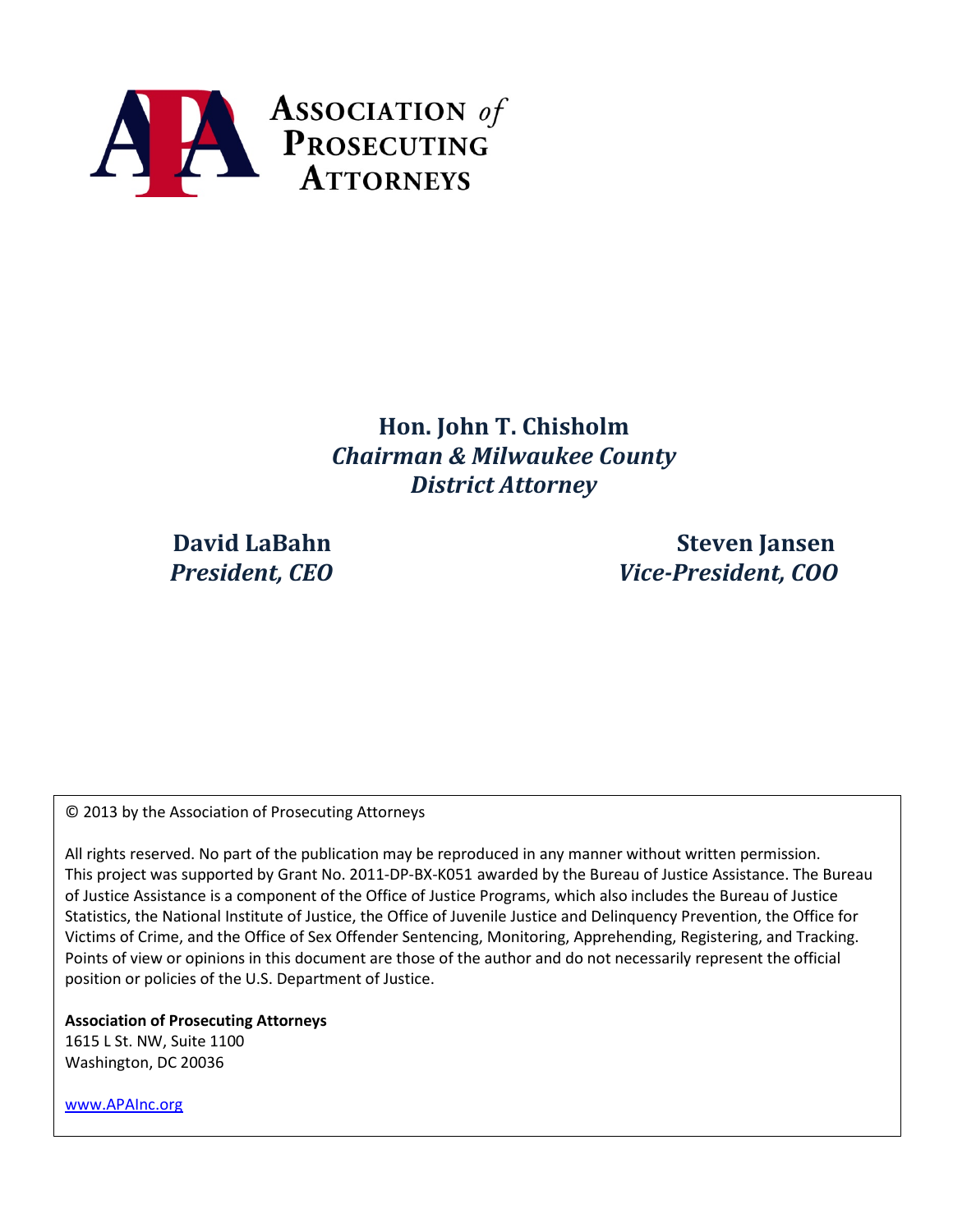# **Implementing a Geographic Community-Based Prosecution Model in Philadelphia**



**R. Seth Williams District Attorney, City of Philadelphia Three South Penn Square Philadelphia, PA 19107**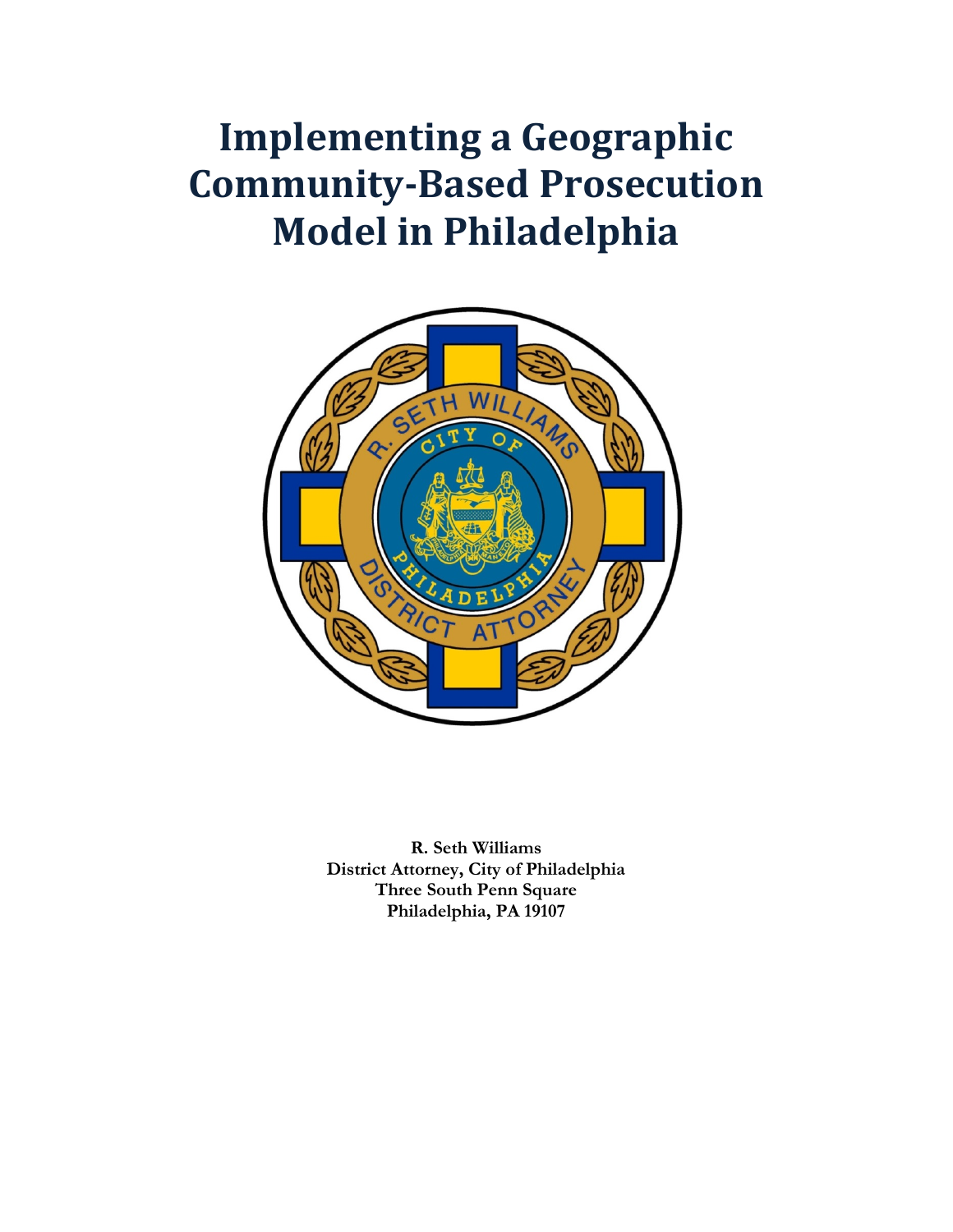## **Table of Contents**

| 3. |  |
|----|--|
| 4. |  |
|    |  |
|    |  |
|    |  |
|    |  |
| 5. |  |
|    |  |
|    |  |
| 6. |  |
|    |  |
|    |  |
| 7. |  |
| 8. |  |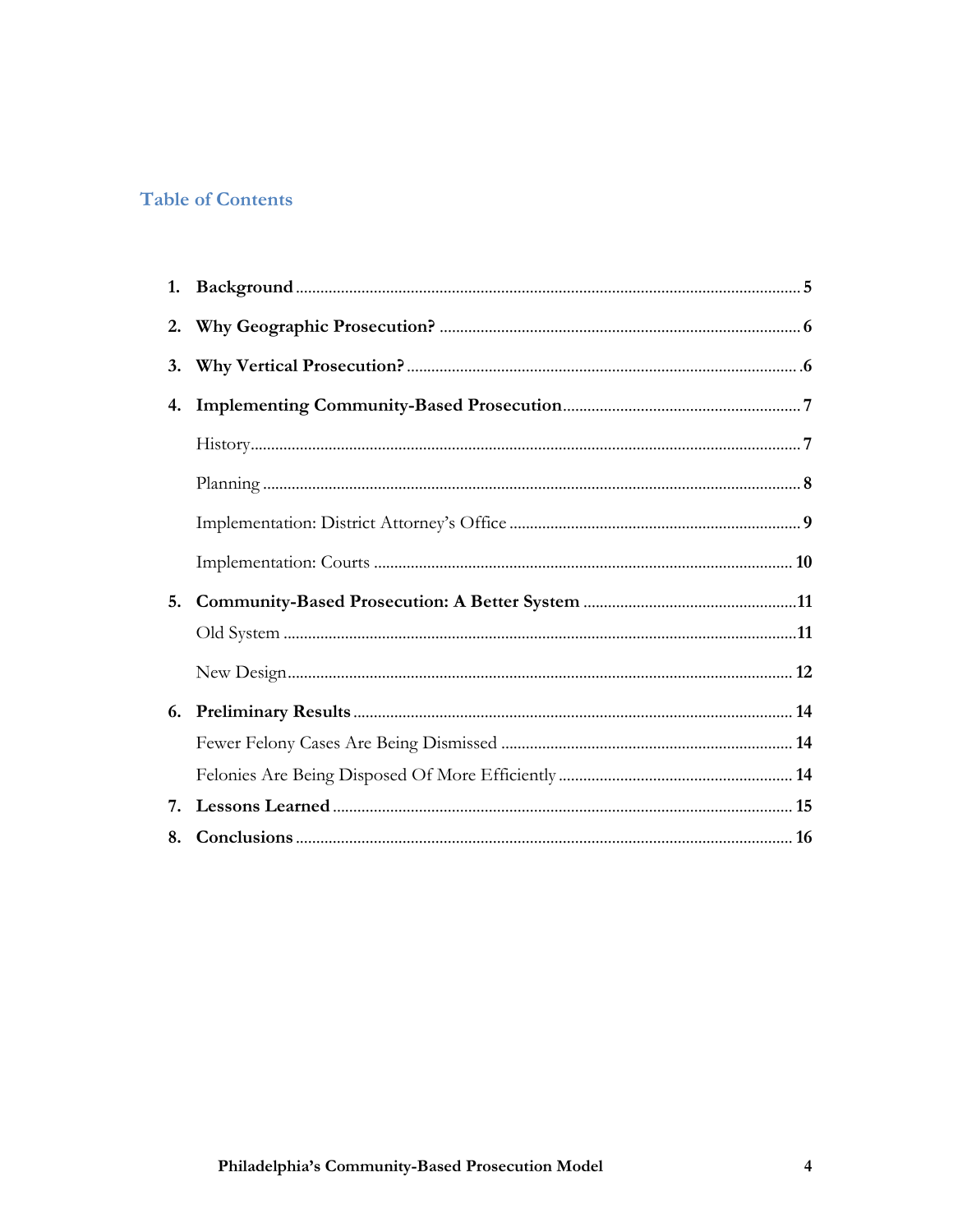# **1. Background**

Philadelphia has long been accepted as one of America's most dangerous big cities. Home to over 1.5 million residents, it had more than 18,000 violent crimes and 57,000 property crimes in 2010.[1](#page-4-0) Philadelphia regularly has more than 300 homicides per year.

In December 2009, the *Philadelphia Inquirer* ran a multi-day exposé, "Justice Delayed, Dismissed, Denied," which chronicled the failures of the city's criminal justice system.[2](#page-4-1) It revealed that:

- Among the ten largest cities, Philadelphia had the **highest violent crime rate**;
- Philadelphia had the **lowest felony conviction rate** among large urban counties; and
- Conviction rates for **armed robbery and armed assault** were **below 20%**.

In the decades preceding the release of the *Inquirer* series, the Philadelphia criminal justice system suffered from three serious flaws. First, the Philadelphia District Attorney's Office ( "District Attorney's Office" or "Office") had "horizontally" prosecuted the vast majority of cases, including non-fatal shootings. Horizontal prosecution is common in big-city prosecutors' offices. It operates similarly to an assembly line: as a case moves through the system from arrest to disposition, a different prosecutor takes over the case at each new step. Second, instead of assigning cases to prosecutors based upon where the crime occurred within the city, prosecutors handled cases from all areas of Philadelphia. Third, the First Judicial District courts ("Philadelphia's courts") were not consolidated in one building, and like the prosecutor's office, cases were processed horizontally, with each case being handed off to the next courtroom at each stage of the criminal justice process or based upon the dispositional path chosen (e.g., bench trial, jury trial, or plea). While preliminary hearings usually occurred at local police districts, trials and pleas took place in the downtown Criminal Justice Center ("CJC").

Each of these features caused numerous problems. Because trial prosecutors had not handled the earlier proceedings of their cases, they lacked full familiarity with the facts and the individuals involved. Defense attorneys who had preliminary hearings and trials on the same day had to shuttle between the various police district courtrooms and the CJC, which routinely delayed cases, frustrating victims and witnesses. Police witnesses faced this same problem—in addition to performing their other job duties—and often failed to appear for court, resulting in routine continuances and dismissals.

But the lack of a geographic approach by the prosecutor's office inflicted the most damage upon the system. Philadelphia has long been described as a "City of Neighborhoods"—each community has its own idiosyncrasies, special dynamics, and cultural norms. The Philadelphia Police Department ("PPD") is divided into 21 police districts and 6 detective divisions, and had long recognized that specialized attention to local crime behavior and trends is good for public safety.

However, prosecutors did not have the same knowledge of these neighborhoods. When an assistant district attorney ("ADA") received a case, he or she generally did not have an intimate knowledge of the repeat offenders or place-based crime dynamics in the community where the crime occurred. In addition, the ADA usually lacked close working relationships with the police officers who oversaw the work at that particular police district. To overcome challenges of the prosecutor's

 $\overline{a}$ 

<sup>&</sup>lt;sup>1</sup> Federal Bureau of Investigation, "2010 County-by-County Uniform Crime Reports."

<span id="page-4-1"></span><span id="page-4-0"></span><sup>2</sup> Philadelphia Inquirer, "Justice: Delayed, dismissed, denied", December 2009.

[<sup>&</sup>lt;http://www.philly.com/philly/multimedia/Justice\\_Delayed\\_Dismissed\\_Denied\\_Part\\_1.html>](http://www.philly.com/philly/multimedia/Justice_Delayed_Dismissed_Denied_Part_1.html)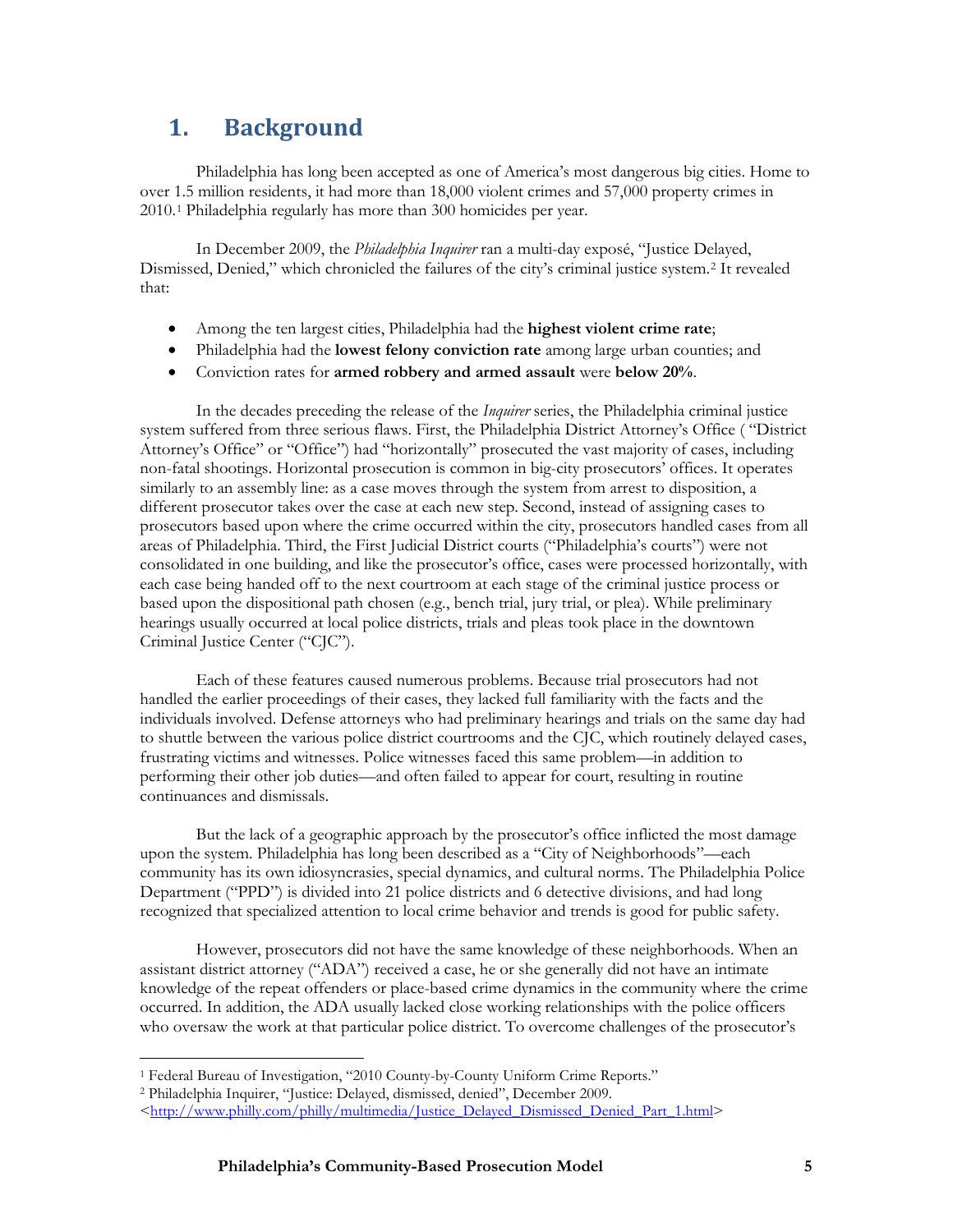lack of familiarity and connectivity with Philadelphia neighborhoods, implementing communitybased prosecution became the top priority of the District Attorney's Office.

## **2. Why Geographic Prosecution?**

Crime occurs geographically. Drug gangs operate on certain streets, repeat burglars target specific neighborhoods, and homicides form clusters on a map. It only makes sense that crime be prosecuted geographically, by assigning prosecutors to specific neighborhoods.

There are numerous potential benefits to a geographic, community-based approach to prosecution, all of which can help improve public safety:

- *Stronger cases—*Prosecutors who are more familiar with local dynamics, place-based crime, and key offenders will build better cases, engender stronger witness cooperation, and see fewer cases continued or withdrawn.
- *More attention to local crime problems—*By developing an ongoing relationship with local leaders, agencies, and residents, community-based prosecutors will be better attuned to the needs of their neighborhoods.
- *More cooperation from the community—*A community that sees the prosecutor's office as responsive to its needs will be more likely to report crimes and work toward proactive, community-wide solutions. A stronger partnership with local residents creates stronger witness cooperation.
- *Better relationships with local residents and police officers—*A communitybased prosecution model ensures that prosecutors will foster better ties with the communities they represent and build relationships with the police officers they work with on a daily basis.
- *More efficient prosecution—*Stronger cases, fortified by relationships with local police officers and familiarity with witnesses, will allow cases to be disposed of more effectively and efficiently.

# **3. Why Vertical Prosecution?**

Vertical prosecution of serious violent crimes is a common tool in community prosecution, and it is the backbone of a sound geographic prosecution approach. One of the aims of geographic prosecution is to build better cases: ADAs who specialize in particular communities will gain the background knowledge and relationships necessary to prosecute criminals and prevent crimes before they happen. Vertical prosecution goes hand-in-hand with this objective.

Vertical prosecution is when a single prosecutor or a single team of prosecutors handles a case from start to finish. This is how homicides and rapes have been prosecuted in Philadelphia for years. This method contrasts markedly with horizontal prosecution, where different prosecutors handle different steps of a case, which is also known as the "assembly line" form of justice.

Vertical prosecution has numerous benefits, each with the potential to improve public safety: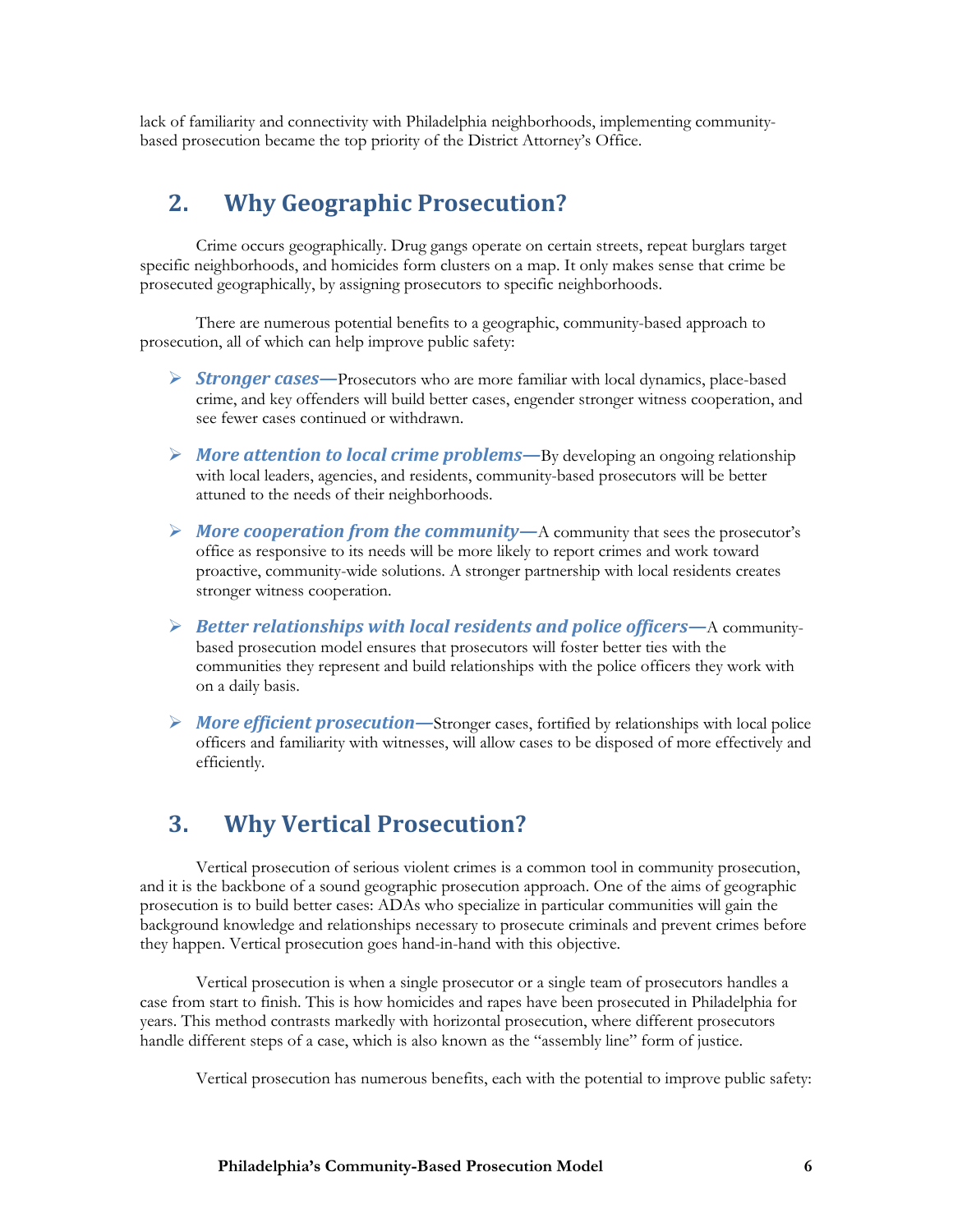- *Stronger cases—*A trial prosecutor or team who handles a case from start to finish will have a better grasp of the facts and stronger working relationships with the case's key participants than a prosecutor who merely has a transitory relationship with that case.
- *Fewer cases withdrawn or dismissed—*Under horizontal prosecution, half of all felonies in Philadelphia were dismissed for lack of prosecution—often because ADAs were unfamiliar with their cases and not fully prepared for trial or hearings. Vertical prosecution reduces this inefficiency.
- *More attention to victims—*Victims will see the same prosecutor or prosecutorial team throughout the processing of that case, in contrast to having to reintroduce themselves and the facts of their case to a different prosecutor at each new step in the proceedings.
- *More cooperation from witnesses—*Witnesses will see continuity throughout their cases, and they will be more inclined to work with law enforcement during the later stages of cases.
- *Better outcomes for violent crime cases—*There is a long successful history of prosecutors using vertical prosecution to improve case outcomes in career criminal, domestic violence, child abuse, and homicide cases.

# **4. Implementing a Geographic Community-Based Prosecution Model**

## **History**

Geographic community-based prosecution is a relatively recent innovation. It has only gained significant traction in the past 10-15 years. Community prosecution focuses on targeted areas and involves long-term, proactive partnerships among the prosecutor's office, law enforcement, the community, and public and private organizations, whereby the authority of the prosecutor's office is used to solve problems, improve public safety, and enhance quality of life in the community.[3](#page-6-0) Community prosecutors interact with the community and address issues traditional prosecutors have not typically handled, such as problem-solving for crime prevention, public safety, and health matters. Key elements of community prosecution include vertical prosecution, community advisory councils, problem mediation, and alternatives to incarceration programs[.4](#page-6-1)

In 1990, the Multnomah County (Oregon) District Attorney, Michael Schrunk, established what is widely considered the country's first community prosecution initiative.<sup>[5](#page-6-2)</sup> That initiative allocated a staff person and other resources from the prosecutor's office to work with community groups, legislators, and law enforcement to reduce drug-related crime in three Portland neighborhoods. In 1991, the Kings County (Brooklyn, New York) District Attorney, Charles "Joe" Hynes, divided the prosecutors in his office into trial zones that were devised to ensure similar

<span id="page-6-0"></span> $\overline{a}$ <sup>3</sup> Weinstein, Susan, "Community Prosecution: A Decade into the 21<sup>st</sup> Century", Association of Prosecuting Attorneys, 2010, p.3-4[. http://www.apainc.org/files/DDF/CP%20-](http://www.apainc.org/files/DDF/CP%20-%20Decade%20into%2021st%20Century%20FINAL.pdf)

[<sup>%20</sup>Decade%20into%2021st%20Century%20FINAL.pdf](http://www.apainc.org/files/DDF/CP%20-%20Decade%20into%2021st%20Century%20FINAL.pdf)

<span id="page-6-1"></span><sup>4</sup> Bureau of Justice Assistance, Center for Program Evaluation and Performance Measurement. [<https://www.bja.gov/evaluation/program-crime-prevention/cbcp1.htm>](https://www.bja.gov/evaluation/program-crime-prevention/cbcp1.htm)

<span id="page-6-2"></span><sup>5</sup> Boland, B. 2007. *The Response of Multnomah County to Neighborhood Crime: 1990-2005.* Alexandria, VA: American Prosecutors Research Institute. Wolf, R. V., and Worrall, J. L. 2004. *Lessons from the Field: Ten Community Prosecution Leadership Profiles.* Alexandria, VA: American Prosecutors Research Institute.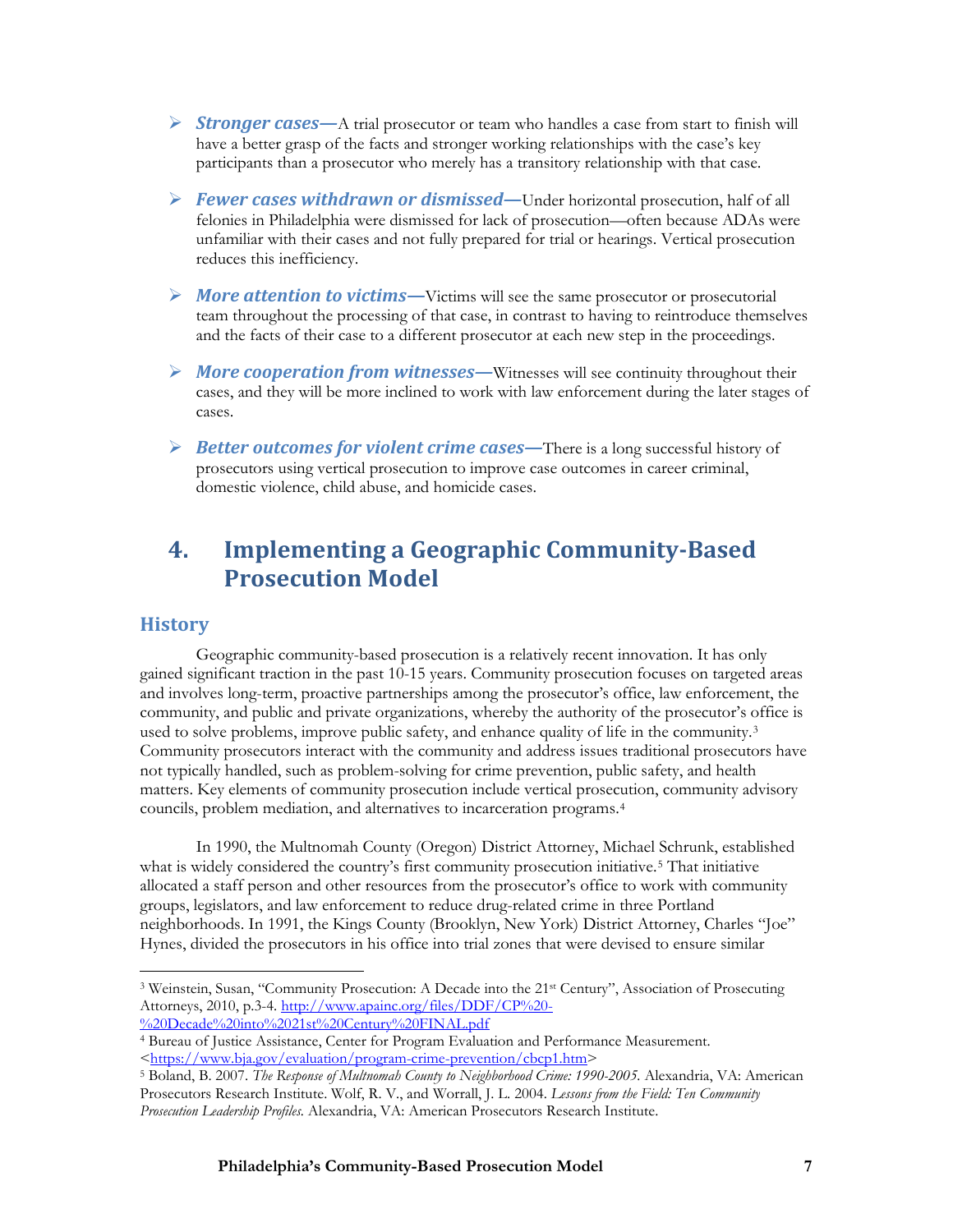caseloads (relative number of cases) in each.[6](#page-7-0) These offices wanted their line prosecutors to become experts in their respective regions and coordinate with community members and other law enforcement officials to develop responses to local criminal activity.[7](#page-7-1) Shortly thereafter, in 1992, the State's Attorney in Montgomery County, Maryland, divided all county prosecutors into five geographic regions that mirrored the county's police districts.

In June 1996, then U.S. Attorney for the District of Columbia, Eric H. Holder, Jr., created a pilot community prosecution program, geographically assigning 19 Assistant U.S. Attorneys to patrol service areas in that district and to handle matters relating to the community. Trial attorneys in the community prosecution unit prosecuted cases assigned to them vertically, while two attorneys did community outreach.[8](#page-7-2) In August 1999, the program was expanded to cover the entire city. Today, the community prosecution section of the U.S. Attorney's Office for the District of Columbia has both Community Prosecutors and Community Outreach Specialists (non-attorney positions) with offices in each police district in Washington, D.C.

Many of the aforementioned offices faced challenges<sup>9</sup>, similar to the District Attorney's Office, while transitioning to geographic prosecution. Prosecutors were uncomfortable working closely with community members, and police were disappointed that prosecutors with special expertise in certain types of cases were often diverted to regional work. Philadelphia's courts were also hesitant about this new approach. However, the District Attorney's Office was able to successfully overcome these challenges.

## **Planning**

 $\overline{a}$ 

Like most counties in Pennsylvania, Philadelphia has a Criminal Justice Advisory Board ("CJAB"). The CJAB is composed of representatives from the Philadelphia's courts, Mayor's Office, Philadelphia Prison System, District Attorney's Office, Defender Association of Philadelphia, Philadelphia Sheriff's Office, PPD, Philadelphia Adult Probation and Parole Department, and other local criminal justice stakeholders. One goal of the Philadelphia CJAB is to improve interagency problem-solving in the city's criminal justice system. The CJAB was a very helpful entity during Philadelphia's transition to community-based prosecution.

Shifting to a geographic community-based prosecution model is a large undertaking—one that requires significant institutional acceptance in order for it to be successful. Stakeholders must understand how they will benefit from such a change in the system. In Philadelphia, several agencies stood to gain from a geographic community-based prosecution model (which came to be known locally as "zone courts"):

<span id="page-7-0"></span><sup>6</sup> Bureau of Justice Assistance, History of Community Prosecution. [<https://www.ncjrs.gov/html/bja/commpros/bja1.html>](https://www.ncjrs.gov/html/bja/commpros/bja1.html)

<span id="page-7-1"></span><sup>7</sup> Gramckow, Heike, "Community Prosecution in the United States." *European Journal on Criminal Policy and Research vol. 5-4*, 1997, pp. 11-13.<br><sup>8</sup> Goldkamp, J. S., Irons-Guynn, C., & Weiland, D., "Community Prosecution Strategies" Washington, DC:

<span id="page-7-2"></span>Bureau of Justice Assistance, August 2003, p. 56.

<span id="page-7-3"></span><sup>&</sup>lt;sup>9</sup> Weinstein, Susan, "Community Prosecution: A Decade into the 21<sup>st</sup> Century", Association of Prosecuting Attorneys, 2010, p.7. [http://www.apainc.org/files/DDF/CP%20-](http://www.apainc.org/files/DDF/CP%20-%20Decade%20into%2021st%20Century%20FINAL.pdf) [%20Decade%20into%2021st%20Century%20FINAL.pdf](http://www.apainc.org/files/DDF/CP%20-%20Decade%20into%2021st%20Century%20FINAL.pdf)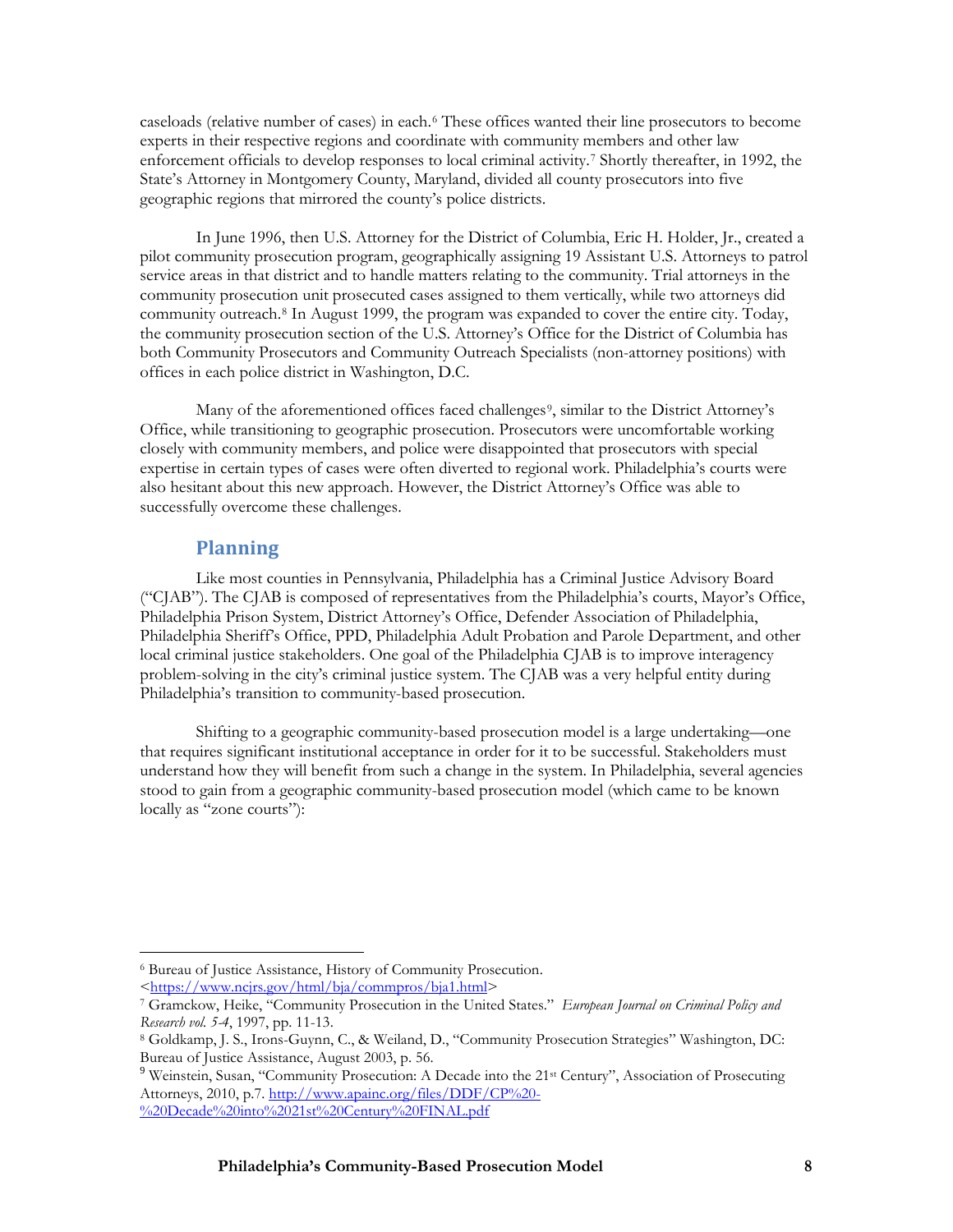- *The District Attorney's Office* would see more effective and efficient prosecutions, and fewer cases dismissed or withdrawn.
- *The Defense Bar* would see improvements in how cases were handled, as responsibility for a case was now with clearly identifiable trial teams. They would also experience speedier plea bargaining, better ability to receive discovery, and enhanced working relationships.
- *The First Judicial District (courts)* would benefit from prosecution-side improvements and see quicker case resolution and better cooperation between the prosecution and defense.
- *The Jail/ Prison System* would hold fewer prisoners under pretrial confinement as a result of cases being disposed of effectively.
- *The Police Department* would benefit from a more open, organized, and efficient court system through better relationships between law enforcement and prosecutors.
- *The victims* would be safer, with preliminary hearings moved from low-security local police districts into the downtown, high-security CJC.
- *All Philadelphia citizens* would benefit from a more open, organized criminal justice system and improved public safety.

## **Implementation: District Attorney's Office**

As mentioned earlier, the PPD is composed of six detective divisions—Central Detective Division (CDD), Eastern Detective Division (EDD), Northeast Detective Division (NEDD), Northwest Detective Division (NWDD), South Detective Division (SDD), and Southwest Detective Division (SWDD). Each detective division is made up of regional police districts. In general, detectives are assigned to divisions, while police officers are assigned to districts. Philadelphia police detective divisions are shown below:



In Philadelphia, the idea behind geographic community-based prosecution was to align the District Attorney's Office and the courts with the breakdown of the PPD's map. The Office created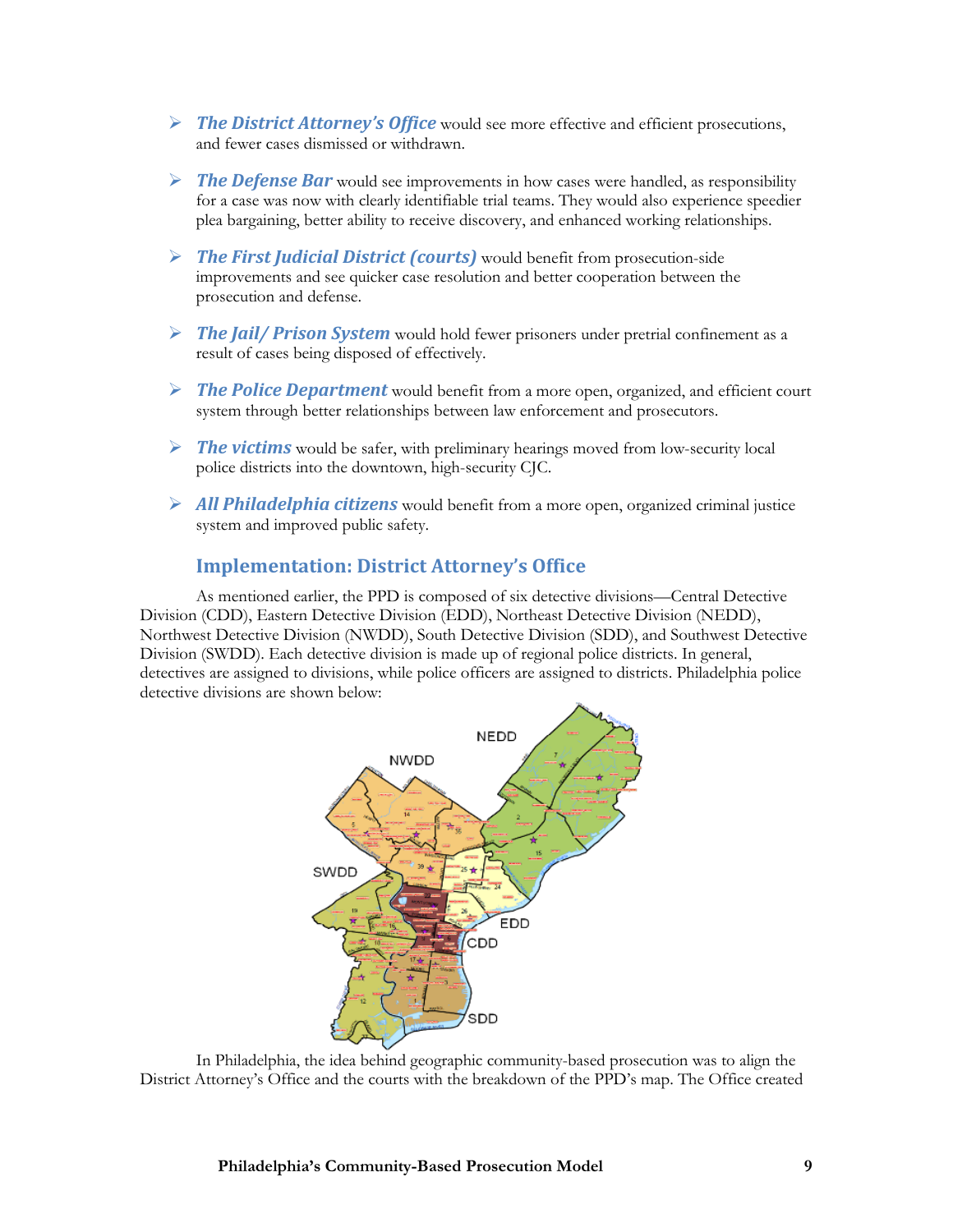a special prosecution zone for each detective division, and the courts assigned each of the six zones to a different floor in the downtown CJC.

The District Attorney's Office folded three of its prosecution units into the zones—the Municipal Court Unit (which handles misdemeanors and felony preliminary hearings), the Felony Waiver Unit, and the Major Trials Unit. Prosecutors from these units were allocated to the zones in rough proportion to the caseload for each zone. For example, SDD had seen 23.1% of the Municipal Court Unit caseload during the prior year, so it received 25% of the total number of ADAs assigned to the Municipal Court Unit. The chart below illustrates how prosecutors were assigned to each zone from each unit.

| otan <i>rissignments</i> |            |            |             |             |            |             |  |  |
|--------------------------|------------|------------|-------------|-------------|------------|-------------|--|--|
|                          | <b>CDD</b> | <b>EDD</b> | <b>NEDD</b> | <b>NWDD</b> | <b>SDD</b> | <b>SWDD</b> |  |  |
| <b>MC</b> Unit           | 3.461      | 6.218      | 3.777       | 4.169       | 2.807      | 6,132       |  |  |
| 26,439 cases             | 11.9%      | 23.5%      | 14.2%       | 15.7%       | 10.6%      | 23.1%       |  |  |
| 24 ADAs                  | 3 ADAs     | 6 ADAs     | 3 ADAs      | 4 ADAs      | 2 ADAs     | 6 ADAs      |  |  |
| <b>FWU Unit</b>          | 3.030      | 5.284      | 3.554       | 3.539       | 2,186      | 4,562       |  |  |
| 22,155                   | 13.7%      | 23.9%      | 16%         | 16%         | 9.9%       | 20.1%       |  |  |
| 14 ADAs                  | 2 ADAs     | 3 ADAs     | 2 ADAs      | 3 ADAs      | 1 ADA      | 3 ADAs      |  |  |
| <b>Major Trials</b>      | 1.299      | 2.265      | 1.523       | 1.516       | 937        | 1,955       |  |  |
| 9,495 cases              | 13.7%      | 23.9%      | 16%         | 16%         | 9.9%       | 20.1%       |  |  |
| 44 ADAs                  | 7 ADAs     | 8 ADAs     | 7 ADAs      | 8 ADAs      | 5 ADAs     | 9 ADAs      |  |  |
| <b>Totals:</b>           | 12 ADAs    | 17 ADAs    | 12 ADAs     | 15 ADAs     | 8 ADAs     | 18 ADAs     |  |  |

| <b>Staff Assignments</b> |
|--------------------------|
|--------------------------|

Prosecutors then reviewed every open Municipal Court, Felony Waiver, and Major Trials case and assigned it to the zone where the crime occurred.

## **Implementation: Philadelphia's Courts**

Organizing and centralizing cases by zone in the CJC was an integral part of making community-based prosecution work. In the past, two factors contributed to the high rates of case continuances and dismissals:

- *Preliminary hearings were held miles away from the CJC—*Since preliminary hearings were held in the police districts, defense lawyers and police witnesses would often be late or absent from hearings when they had scheduling conflicts.
- *Courtrooms in the CJC were not organized by geographic region—*While

police officers would usually be called as a witness only in cases that occurred in their district, they would still have to travel constantly between floors to testify as a witness when they had multiple cases scheduled on one day. Cases were often needlessly continued when officers were delayed.

In order to address these issues, court administrators and criminal justice leaders "zoned" the CJC to align with the new prosecution zones. Each zone (CDD, EDD, NEDD, NWDD, SDD, and SWDD) was assigned to a different floor in the CJC, as the chart shows below: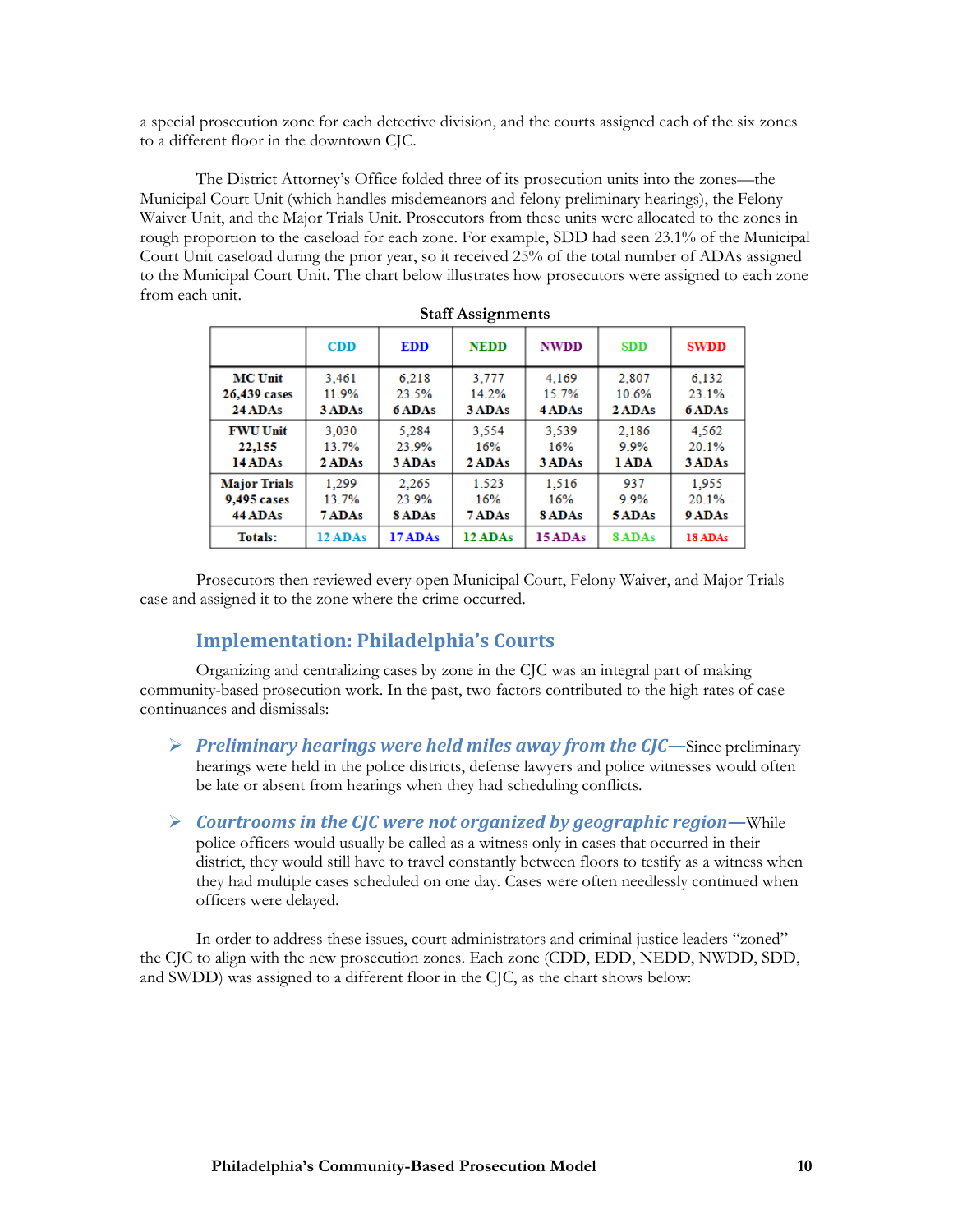#### **Court Assignments**

| 10 <sup>th</sup> Floor | 1001         | 1002               | 1003        | 1004             | 1005         | 1006          | 1007     | 1008               |
|------------------------|--------------|--------------------|-------------|------------------|--------------|---------------|----------|--------------------|
| <b>EDD</b>             | Major        | Major Trial        | Preliminary | <b>EDD</b>       | Dembe /      | MC Trial      | Major    | Major Trial        |
| 18 ADAs                | Trial        | Room               | Hearings    | <b>FWU</b>       | Woods-       | $(24 \cases$  | Trial    | Room               |
| (6 MC /                | Room         |                    |             | <b>Tria1</b>     | Skipper.     | day)          | Room     |                    |
| 3 FWU /                |              |                    |             |                  | MH.Court     |               |          |                    |
| 8 Majors)              |              |                    |             |                  | / ARD        |               |          |                    |
| gth Floor              | 901          | 902                | 903         | 904              | $905***$     | 906           | 907      | 908                |
| CDD                    | Major        | Major Trial        | Preliminary | CDD/             | <b>AVOPP</b> | MC Trial      | Homicide | Major Trial        |
| 12 ADAs                | <b>Trial</b> | Room               | Hearings    | <b>NWDD</b>      |              | $(13 \csc s)$ | Trial    | Room               |
| GMC/                   | Room         |                    |             | <b>FWU</b>       |              | day)          |          |                    |
| 2 FWU /                |              |                    |             | <b>Trial</b>     |              |               |          |                    |
| 7 Majors)              |              |                    |             |                  |              |               |          |                    |
| 8 <sup>th</sup> Floor  | 801          | 802                | 803         | 804              | 805          | 806           | 807      | 808                |
| SWDD                   | Major        | Major Trial        | Preliminary | <b>SWDD</b>      | Major        | MC Trial      | Homicide | Major Trial        |
| 18 ADAs                | Tria1        | Room               | Hearings    | <b>FWU</b>       | Trial        | (23 cases/    | Trial    | Room               |
| (6 MC /                | Room         |                    |             | Trial            | Room         | day)          |          |                    |
| 3 FWU /                |              |                    |             |                  |              |               |          |                    |
| 9 Majors)              |              |                    |             |                  |              |               |          |                    |
| 7 <sup>th</sup> Floor  | 701          | 702                | 703         | 704              | 705          | 706           | 707      | 708                |
| <b>NWDD</b>            | Major        | Major Trial        | Preliminary | Arraign. /       | FWU Pre-     | MC Trial      | Homicide | Major Trial        |
| 15 ADAs                | Trial        | Room               | Hearings    | Traffic Ct.      | trial Room   | $(16 \csc s)$ | Trial    | Room               |
| (4 MC /                | Room         |                    |             | Appeals          |              | day)          |          |                    |
| 3 FWU                  |              |                    |             |                  |              |               |          |                    |
| 8 Majors)              |              |                    |             |                  |              |               |          |                    |
| 6 <sup>th</sup> Floor  | 601          | 602                | 603         | 604              | 605          | 606           | 607      | 608                |
| $_{\rm SDD}$           | Major        | <b>Major Trial</b> | Preliminary | <b>Gun</b> Court | Majors       | MC Trial      | Homicide | <b>Major Trial</b> |
| 8 ADAs                 | Trial        | Room               | Hearings /  |                  | Discovery.   | $(11$ cases/  | Trial    | Room               |
| QMC/                   | Room         |                    | DUI Tmt - M |                  | Court        | day)          |          |                    |
| 1 FWU                  |              |                    | Drug Tmt-W  |                  |              |               |          |                    |
| 5 Majors)              |              |                    |             |                  |              |               |          |                    |
| 5 <sup>th</sup> Floor  | 501          | 502                | 503         | 504              | 505          | 506           | 507      | 508                |
| <b>NEDD</b>            | Major        | Major Trial        | Preliminary | NEDD/            | Motions      | MC Trial      | Homicide | Major Trial        |
| 12 ADAs                | Trial        | Room               | Hearings    | SDD              | Court        | $(14$ cases/  | Trial    | Room               |
| GMC/                   | Room         |                    |             | <b>FWU</b>       |              | day)          |          |                    |
| 2 FWU /                |              |                    |             | Tria1            |              |               |          |                    |
| 7 Majors)              |              |                    |             |                  |              |               |          |                    |

Under this system, prosecutors assigned to the Central Zone try cases on the 9th floor, day after day. Police officers from the 6th District (part of CDD) now usually only have to testify in cases heard on the 9<sup>th</sup> floor.

# **5. Community-Based Prosecution: A Better System**

## **Old System**

Before Philadelphia implemented geographic community-based prosecution, the typical flow of a felony case through the system—from arrest to disposition—was extremely complex and inefficient. The following chart (see next page) illustrates the previous process: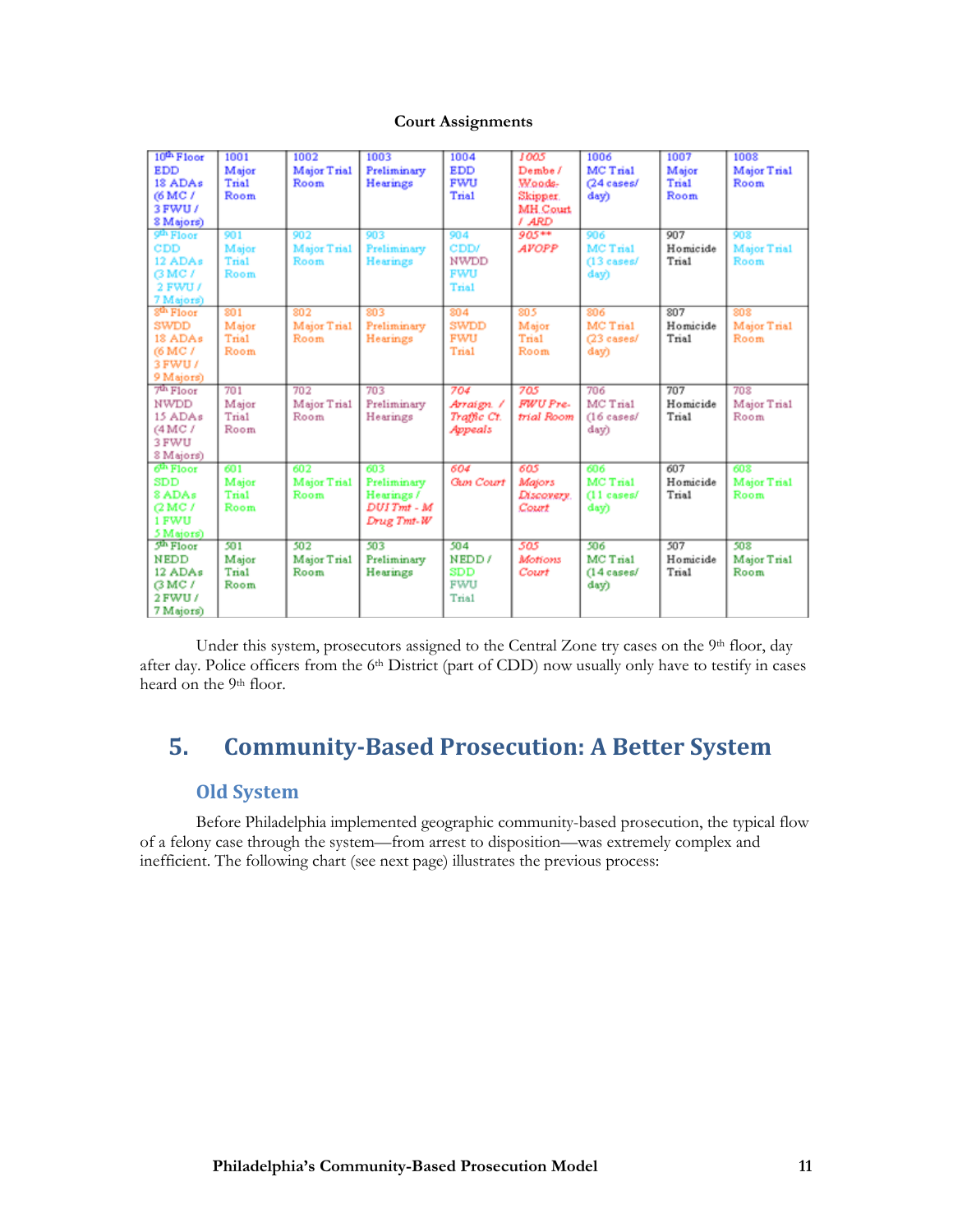

After arrest and charging, a felony preliminary hearing would be held in one of six different police district courtrooms spread throughout the city (Northeast, East, Central, South, Southwest, and Northwest). This preliminary hearing would be handled by a prosecutor in the Municipal Court Unit. If the judge found a prima facie case, the case was held for court and transferred to the CJC. There, the defendant would be arraigned on the  $5<sup>th</sup>$  floor, and then discovery would occur on the  $6<sup>th</sup>$ floor. If the defendant waived his or her right to a jury trial, the case would be moved to a felony waiver pretrial room on the 7<sup>th</sup> floor, with a new prosecutor, before proceeding to court on either the 7th, 8th, 9th, or 11th floor. If the case instead went to a jury trial, it would first go through a major pretrial room on the 11th floor before being assigned to one of 22 different major trial courtrooms (as identified in the bottom left corner of the above chart). This centralized process led to mismanagement and unpreparedness, and caused many cases to be dismissed or withdrawn.

### **New Design**

The realignment of the District Attorney's Office and CJC has led to a much simpler flow of cases, making it easier for all case participants to navigate.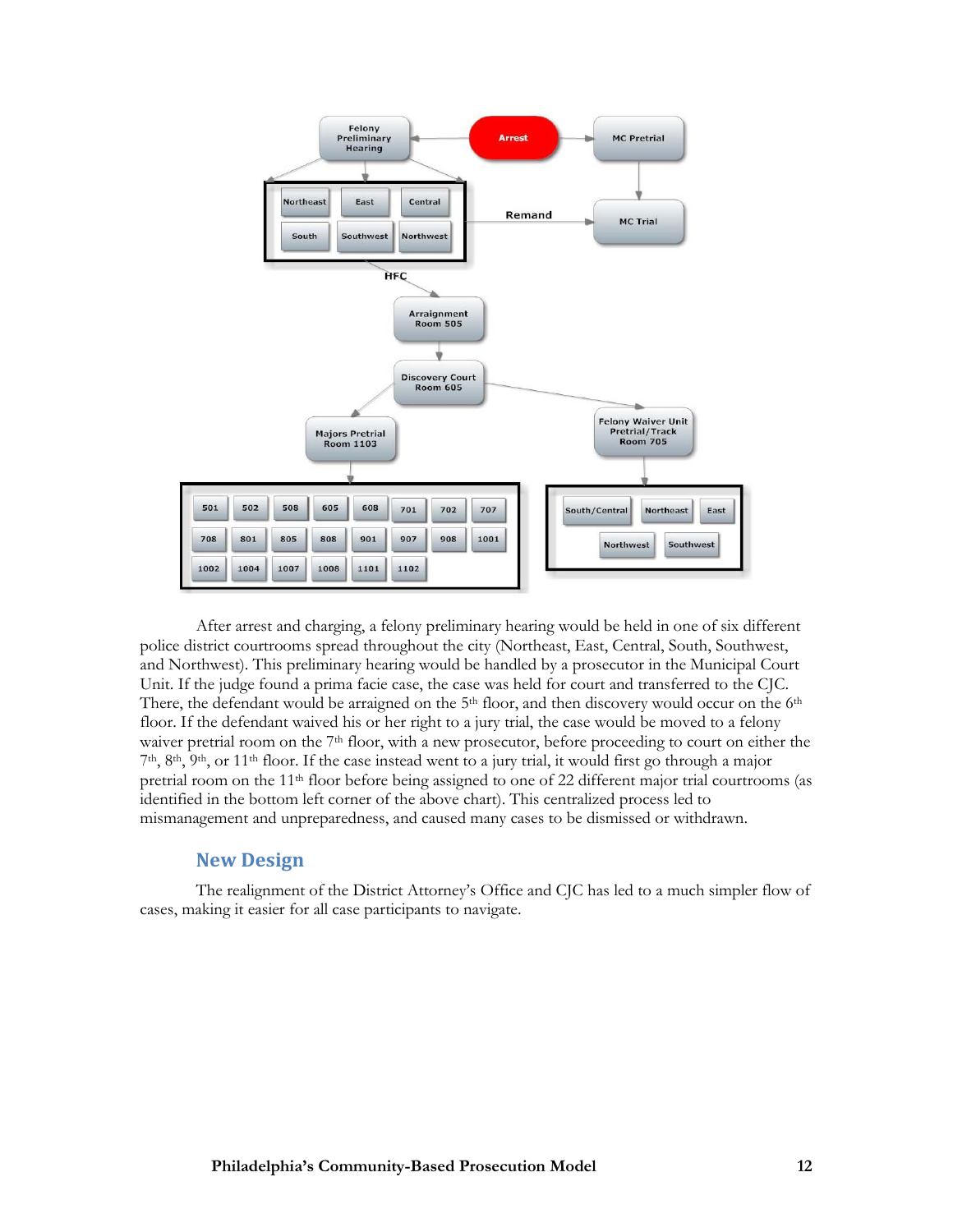

Now, upon arrest, a felony case will be charged and a preliminary hearing will occur on the designated zone floor in the CJC. If held for court, the case will be transferred to a "SMART Room" (i.e., Strategic Management ARC [Advance Review and Consolidation], Readiness and Trial), where a plea agreement will be negotiated if the defendant seeks that option. If not, the case will proceed to either a felony waiver room or a major trial room. Each step will occur on the same floor.

As proven below under Preliminary Results, since the implementation of geographic community-based prosecution, prosecutors are better prepared for their cases and more familiar with key case participants. Witnesses are more likely to appear for hearings and trials, and fewer cases are lost through procedural cracks in the system. Cases are disposed of more efficiently, with more cases being disposed of on the merits as opposed to being dismissed or withdrawn. Geographic community-based prosecution has also improved public safety.

There is an additional pedagogical benefit to using zone courts and geographic communitybased prosecution. Each year, the District Attorney's Office hires a class of 20 to 30 new ADAs. Previously, these newly hired prosecutors would begin in the Municipal Court Unit, handling misdemeanors and felony preliminary hearings. Because the learning curve for new prosecutors is steep, they would often depend on each other for guidance. Under this model, however, new prosecutors are each assigned to a zone. Each zone has many senior prosecutors who are well-versed in criminal procedure, and new prosecutors now have the opportunity to work closely with experienced prosecutors and develop their skills much more rapidly than they could under the previous system. As a result, prosecutors are given significantly more responsibility earlier in their careers than under the previous model.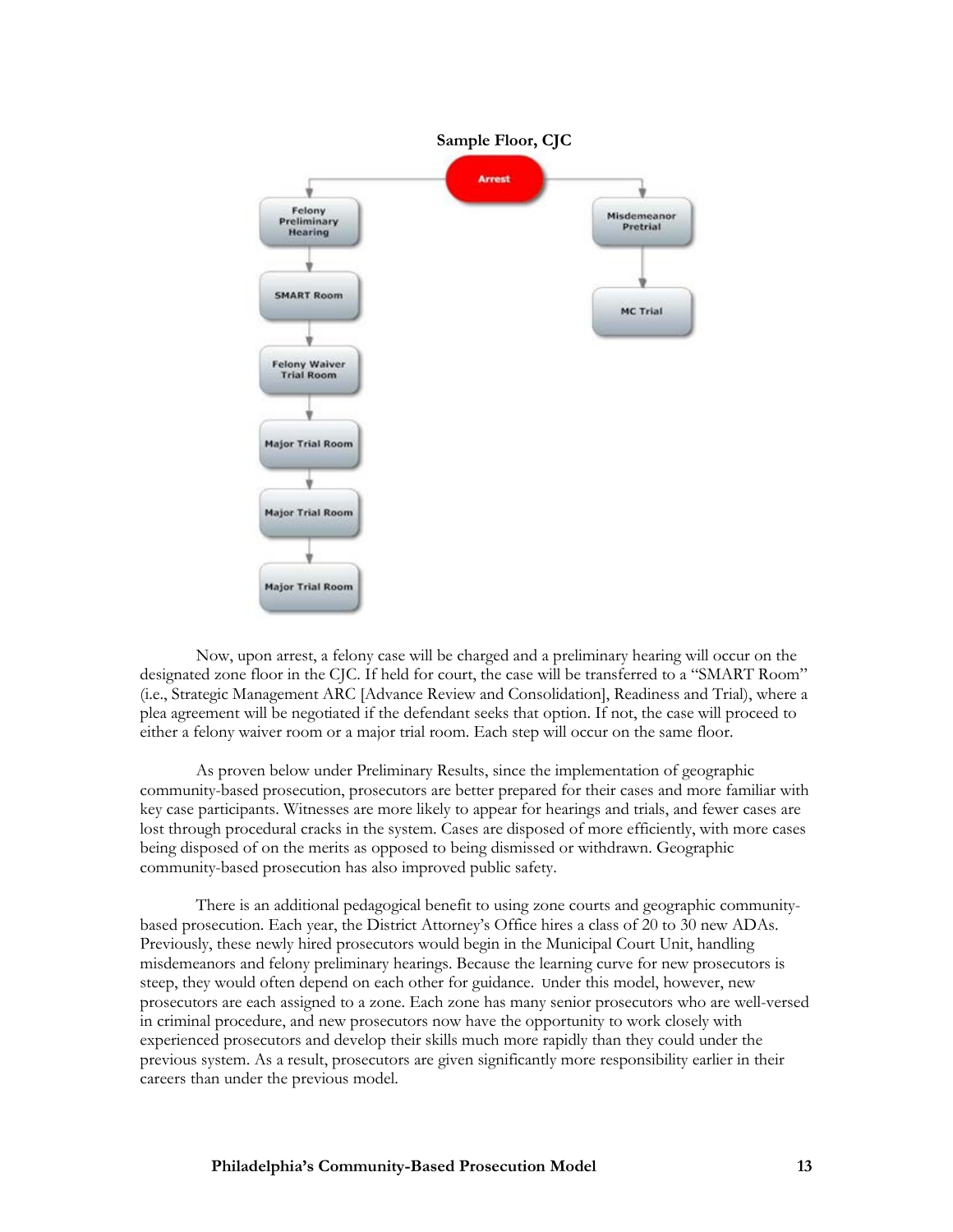# **6. Preliminary Results**

Although Philadelphia has only utilized a geographic community-based prosecution system for two years (zone courts began in November 2010), the statistics thus far are very promising.

## **Fewer Felony Cases Are Being Dismissed**

Since implementing geographic community-based prosecution, significantly fewer felony cases are being dismissed. In 2007, 19% of felonies were dismissed in Municipal Court. In 2012, as of October, only 7% of felonies were dismissed in Municipal Court. Although there was a steady decline of 1 % from 2007 to 2009, the greatest decline of felony dismissals occurred after the implementation of zone courts and geographic community-based prosecution. The following chart shows a marked decrease in the number of cases being dismissed following the implementation of zone courts:



#### **Felony Cases Dismissed in Municipal Court**

## **Felonies Are Being Disposed of More Efficiently**

Felony cases are also being disposed of more quickly. In 2007, the median number of days it took for a felony to reach disposition was 117. For 2011, the projected median number of days to disposition was 85—a 27% decline in the time it takes to process a typical case through the system.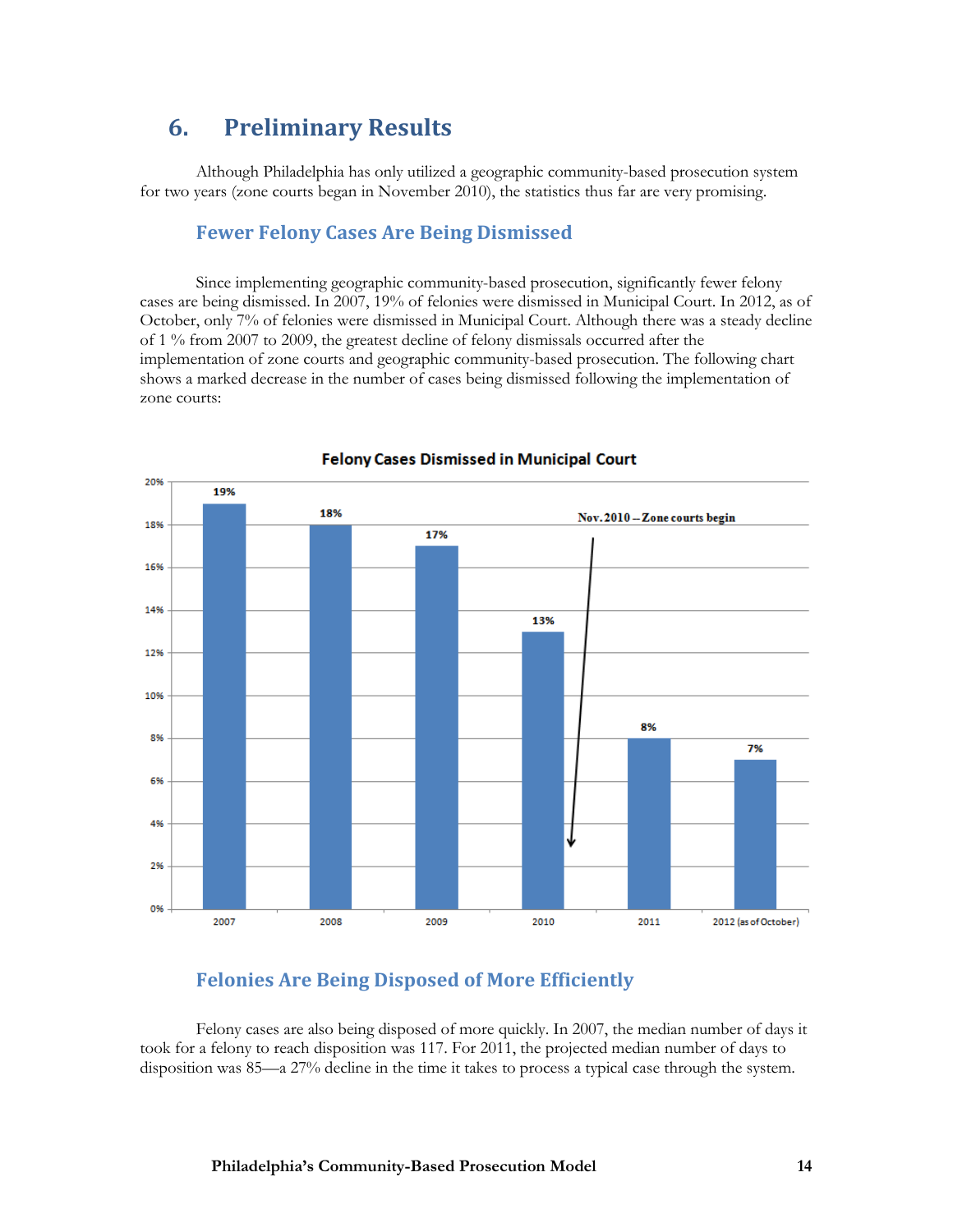The chart below shows the significance of this improvement. In 2009 and 2010, the number of ADAs in the Office surged, which reduced the average number of cases each ADA handled and allowed for quicker dispositions. But in 2011 and 2012, the number of ADAs declined to nearly its 2007 level, and yet the median number of days to disposition in 2011 *was still significantly lower than it was in 2007*. Criminal justice partners agree that the criminal justice system is operating more efficiently and effectively than before. This trend has continued for cases from the first half of 2012.



#### **Felonies Are Being Disposed of Faster**

# **7. Lessons Learned**

There were many challenges to implementing a geographic community-based prosecution model in Philadelphia. Here are some of the lessons learned along the way:

- *Gaining institutional support—*Because this was such a significant change to how Philadelphia's criminal justice system worked, the relevant stakeholders needed to be shown how they would specifically benefit from community-based prosecution.
- *Reassigning existing cases to new zones—*This was a time-consuming process. Other jurisdictions may be wise to filter cases by geographic region well in advance of implementing the model. That way, once implementation begins, there will be relatively few existing cases without an assigned region.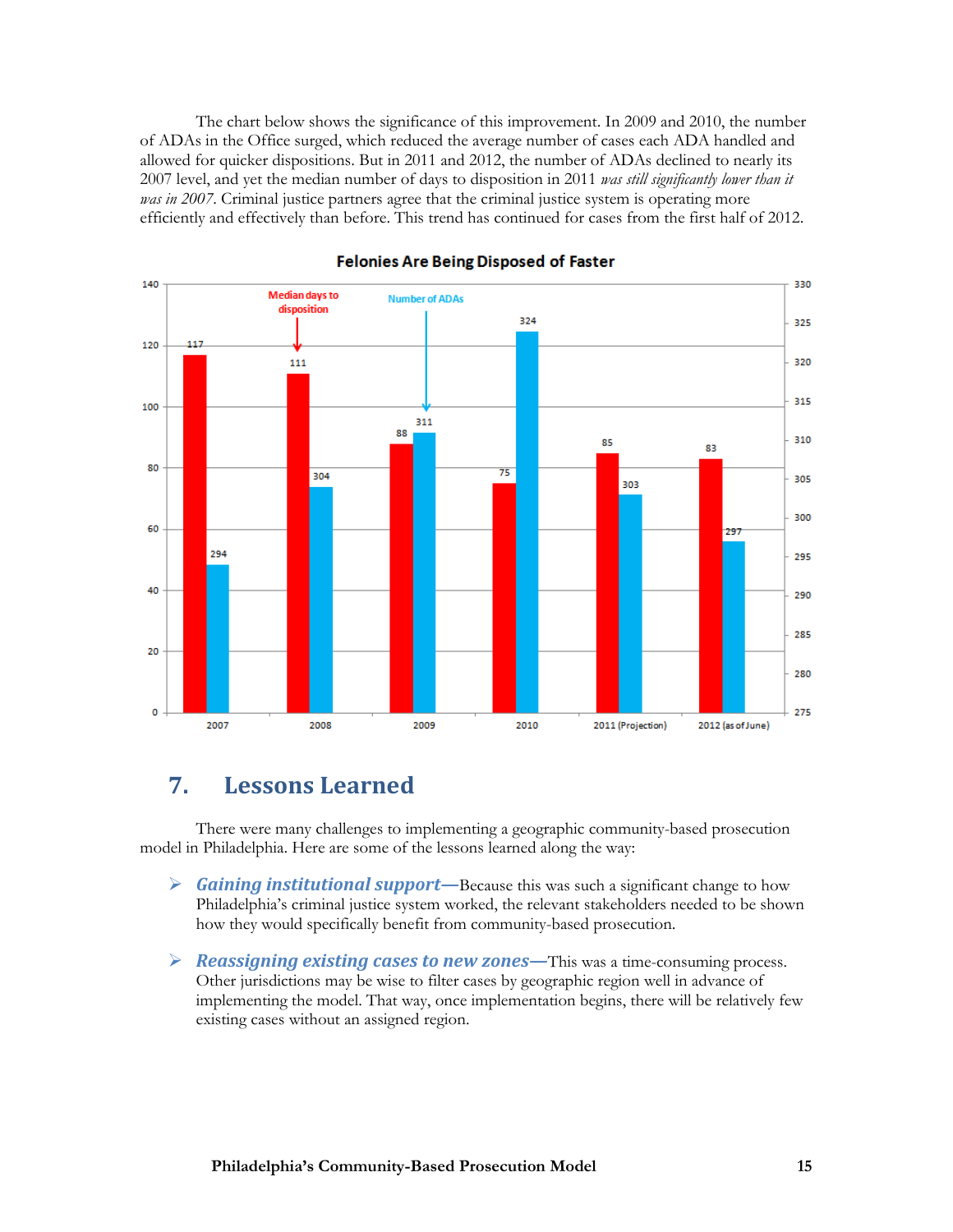- *Staggering court start times—*In Philadelphia's case, because many more hearings were added to the CJC under zone courts, there were concerns that the traffic would be too much for the building to handle. Since sheriffs transport prisoners for hearings and trials, they were also concerned that there would be no room for the influx of buses that would result from preliminary hearings being moved to the CJC. To address this issue and alleviate traffic, court start times were staggered throughout the morning, rather than all starting at 8:00 a.m.
- *Putting higher-volume zones on lower floors—*Zones with the most criminal cases have the most traffic. In order to reduce the impact that the additional traffic would have on the CJC, the zones with the most criminal cases were assigned to lower floors. Assigning these zones to lower floors placed less of a demand on the elevators by reducing the distance the average person had to travel on the elevators. This change prevented the CJC elevators from becoming overloaded.
- *Advocating for new court rules to complement zone courts—*As stated earlier, a big challenge of zone courts in Philadelphia was that *all hearings* would be moved to the downtown courthouse. This was a marked departure from the status quo, when hearings were held in each neighborhood, some of which are long distances from downtown. Before zone courts were implemented, the Pennsylvania Supreme Court adopted a new rule that allowed hearsay evidence to be admitted at preliminary hearings for theft and property cases. This way, these victims were not expected to travel all of the way downtown in order to merely testify that they did not grant the defendant permission to use their property.

## **8. Conclusions**

Zone courts went into effect in Philadelphia in November 2010. The transition was remarkably smooth, and only small adjustments, such as those listed above, were needed to fine tune the process. All of the stakeholders—including ADAs, public defenders, judges, police officers, and court staff—quickly acclimated to the new system.

Geographic community-based prosecution has been only one of a series of criminal justice reforms that Philadelphia has undertaken over the past few years. The Pennsylvania Supreme Court has adopted additional changes that have streamlined processes, including a rule that requires judges to determine whether defense counsel is ready to proceed with a hearing before determining whether the Commonwealth is ready. This rule change has helped reduce gamesmanship and the number of continuances.

The District Attorney's Office has made several other changes to its own policies, including securing a technology-improvement grant through the U.S. Department of Justice's Bureau of Justice Assistance ("BJA"). Through BJA's Encouraging Innovation Field-Initiated grant solicitation, the District Attorney's Office was awarded funding for their Performance Based Prosecution Project which sought to collect data and track its performance. This technology-improvement grant allowed the Office to build the necessary capabilities to capture criminal justice and case management data which was not being retained or analyzed prior to the grant. Additionally, the Office has implemented the following programs to complement its geographic community-based prosecution strategies: